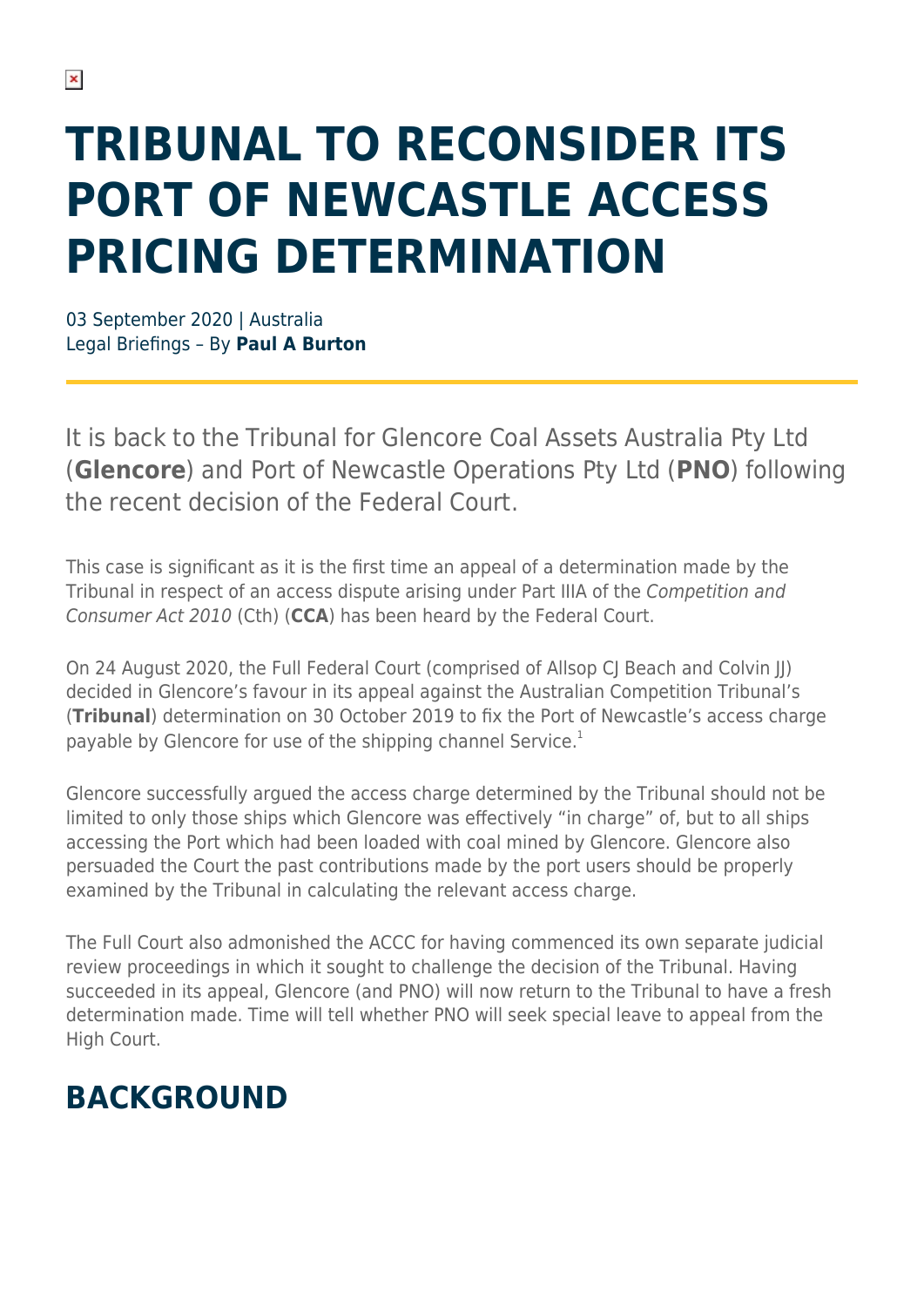Following its privatisation in 2014, PNO as the new port operator, decided to increase the navigation Service charge (**NSC**) by between 40% and 60% from 1 January 2015. The NSC, charged on a gross tonne basis, is one of the charges the port is permitted to levy on port users under the Ports and Maritime Administration Act 1995 (NSW) (**PAMA Act**) and is imposed on the owners of ships accessing the port.

In November 2016, Glencore referred an access dispute to the ACCC for arbitration, in accordance with Part IIIA of the CCA. On 8 October 2018, the ACCC published its access determination that PNO should reduce the NSC by approximately 20% to \$0.61 per gross tonne.

PNO sought a review of the ACCC's determination in the Tribunal. On 30 October 2019, the Tribunal determined that the NSC set by the ACCC should be increased to \$1.0058 per gross tonne (as at 1 January 2018).

The difference between the determinations is essentially attributed to economic arguments regarding whether PNO should be allowed to earn an economic return on the total value of its assets despite some of them having been historically funded by various users of the port, prior to the port's privatisation.

Although the Service is no longer declared under Part IIIA of the CCA (as of 24 September 2019), as the dispute was initiated by Glencore at a time when the Service was declared, the final determination made will apply to Glencore and PNO.

## **APPEAL TO FULL FEDERAL COURT**

On appeal to the Full Court of the Federal Court, the following two principle issues were considered:

- 1. whether the Tribunal erred in law in concluding that the service was, in effect, only provided to those parties in control of a ship and, on that basis, confining the scope of its determination to instances where Glencore was in control of a ship being used to load and export coal; and
- 2. whether the Tribunal erred in law in the way it treated Glencore's claim that there should be regard to the value of past contributions by users of the port when determining the price to be paid by Glencore for the service.

## **SCOPE OF THE ACCESS DISPUTE**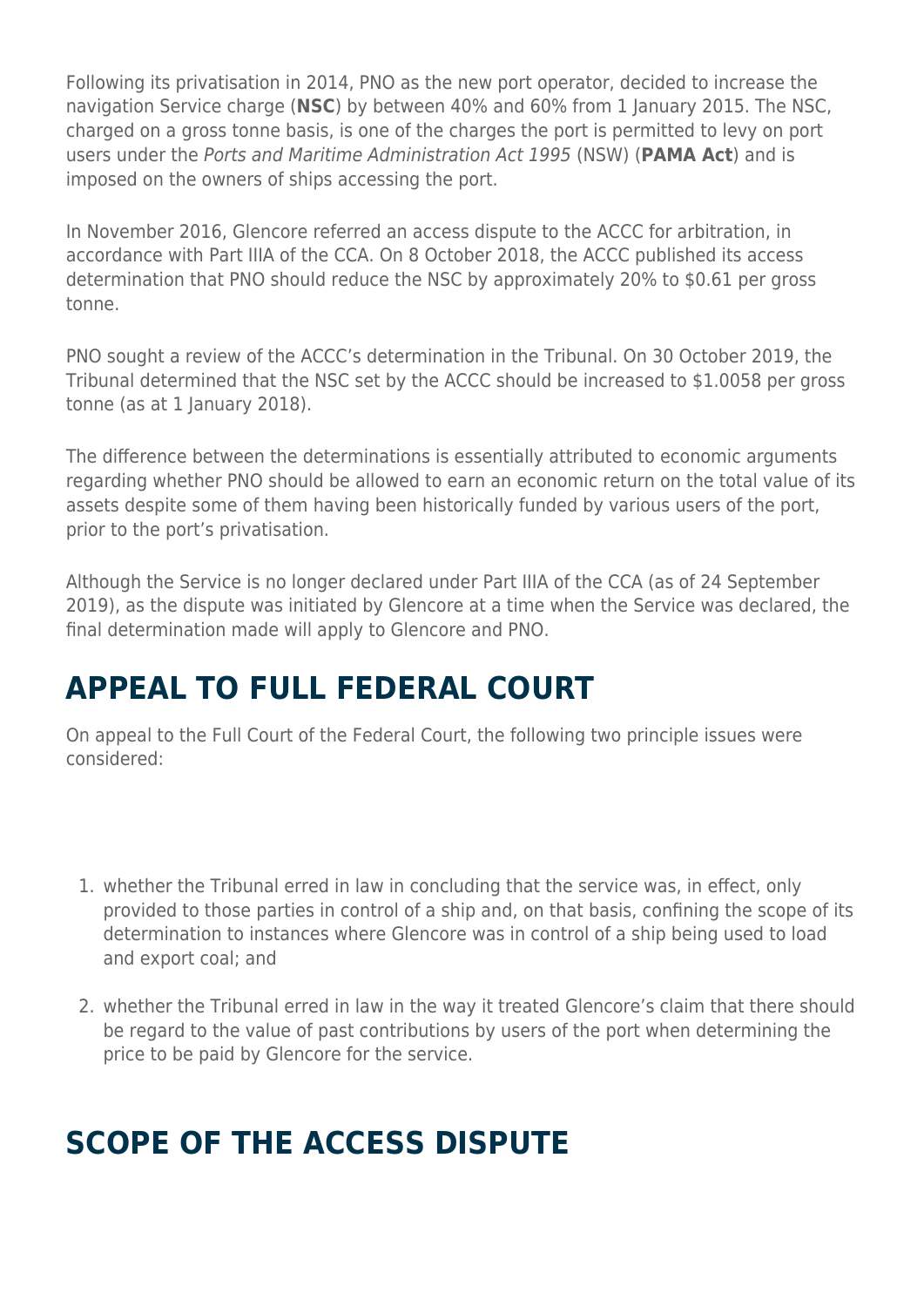PNO submitted that to use or access the Service meant to navigate the shipping channels of the Port. Consequently, Glencore could only be said to be using or accessing the service when it owned or charted a vessel to transport its coal.

In contrast, Glencore submitted the service should not be construed narrowly. As Glencore bore the ultimate cost of port charges whoever chartered the vessel, if Glencore was exporting coal, it was Glencore that accessed or used the Port's shipping channels.

The Court agreed with Glencore and held that the Tribunal had misconstrued the nature of the declared Service and thus, asked itself the wrong question. The Court stated that access to and use of the shipping channels are not limited to, or governed by, the notion of physical access or use by the control and navigation of the vessel entering and leaving the port to carry coal. The Court explained:<sup>2</sup>

 "Whether or not an exporter [coal producer] makes any particular arrangement directly in controlling the physical or commercial deployment of the vessel does not affect a conclusion as a matter of meaning of the text of the Service that the exporter is accessing or using the shipping channels when, by its sale arrangement, it causes a vessel to enter the Port. It does so, that is it causes a vessel to enter the Port, when it sells CIF or FOB, irrespective of whether it owns, demise charters, time charters, or voyage charters the vessel, or not, as the case may be."

#### **SHOULD THE VALUE OF PAST CONTRIBUTIONS BE DEDUCTED FROM THE ASSET VALUE?**

This issue centred on whether an amount (equating to approximately \$900 million) should be deducted from the value of the Port's assets delivering the declared Service to port users.

Prior to its privatisation, the State had developed the port's infrastructure including the dredging of the shipping channels to accommodate large modern bulk carriers. The access dispute claimed that the users of the shipping channels had paid for the channel dredging by a special levy imposed on them.

The Court concluded that by failing to have regard to the user contributions relevant to the determination of an appropriate level of efficient costs, the Tribunal fell into legal error. Section 44X(1) of the CCA required the Tribunal to consider whether there were user contributions of a character that should be brought to account in determining the price and terms of access.

## **COURT'S ADMONISHMENT OF THE ACCC**

Following the Tribunal's decision on 30 October 2019, it was generally expected that Glencore would file an appeal to the Federal Court of the Tribunal's decision under section 44ZR(1) of the CCA.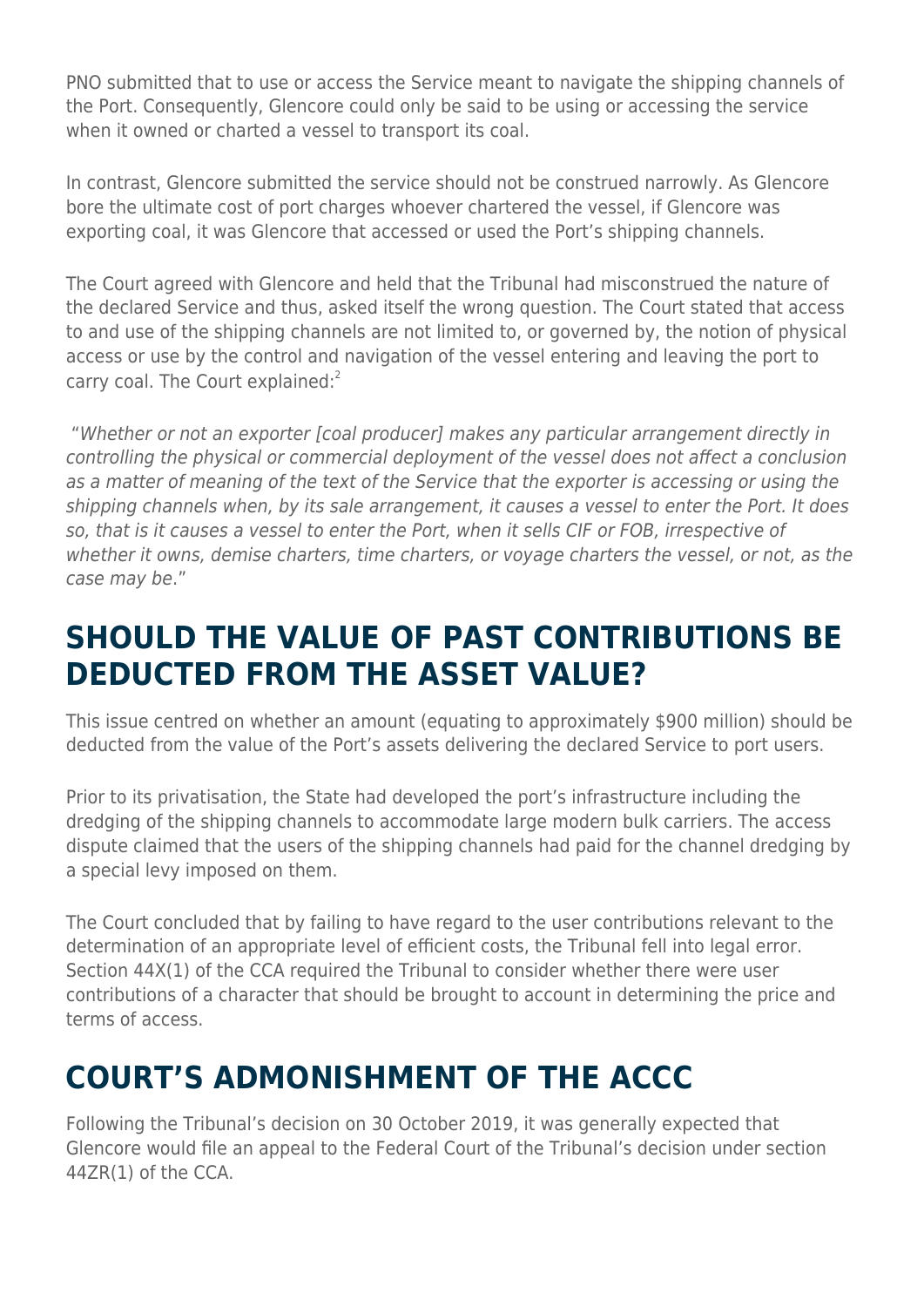However, the ACCC filed its own proceedings, seeking judicial review of the Tribunal's decision under the Administrative Decisions (Judicial Review) Act 1977 (Cth) (**ADJR Act**). Remember, the ACCC was the original decision maker, having determined the access dispute between Glencore and PNO under Part IIIA of the CCA.

In the appeal, the ACCC submitted there was a public interest in seeking an important aspect of Part IIIA properly interpreted and that it had a statutorily recognised public interest function in bringing proceedings to clarify the operation of the law. The Court accepted this, but held it was not a proper step for the ACCC to take to bring an application challenging the Tribunal's decision.

While the actions of the ACCC in commencing its proceedings did not technically offend the well-accepted administrative law principle known as the Hardiman principle, the Court cautioned:<sup>3</sup>

 "in proceedings in which the ACCC's independent decision … is the subject of challenge, its active appearance in any proceedings should be regarded as exceptional and should, in general, be limited to submissions going to powers and procedures rather than the appropriate outcome. It ought not be alleging, for example, as the ACCC did in this case, that the decision of the Tribunal was so unreasonable that no reasonable Tribunal could have arrived at the decision. All the more so, it should not be commencing its own proceedings in order to adopt a partisan position as to the outcome."

The Court dismissed the proceedings and it remains to be determined whether or not the ACCC will face an adverse costs order.

#### **WHERE TO NOW?**

The Court has remitted the case back to the Tribunal to re-make its determination. It is clear this will apply to all ships carrying coal mined by Glencore and the Tribunal will have regard to the historic user contributions made by port users.

However, what is unclear is the NSC that will ultimately be determined. It will likely be less than the \$1 per GT determined by the Tribunal in October 2019. Whether or not it will revert to as low as \$0.61 per GT is yet to be seen but somewhere in between is our best estimate.

At the same time, the National Competition Council (**NCC**) is considering a fresh application, submitted by the NSW Minerals Council, for the declaration of a shipping channel Service at the Port of Newcastle. In light of the Court's recent decision, the NCC has reopened until 7 September 2020 its public consultation on the declaration application. Further information can be [found here](http://ncc.gov.au/index.php/application/application-for-declaration-of-certain-Services-in-relation-to-the-port-of-newcastle).

#### **ENDNOTES**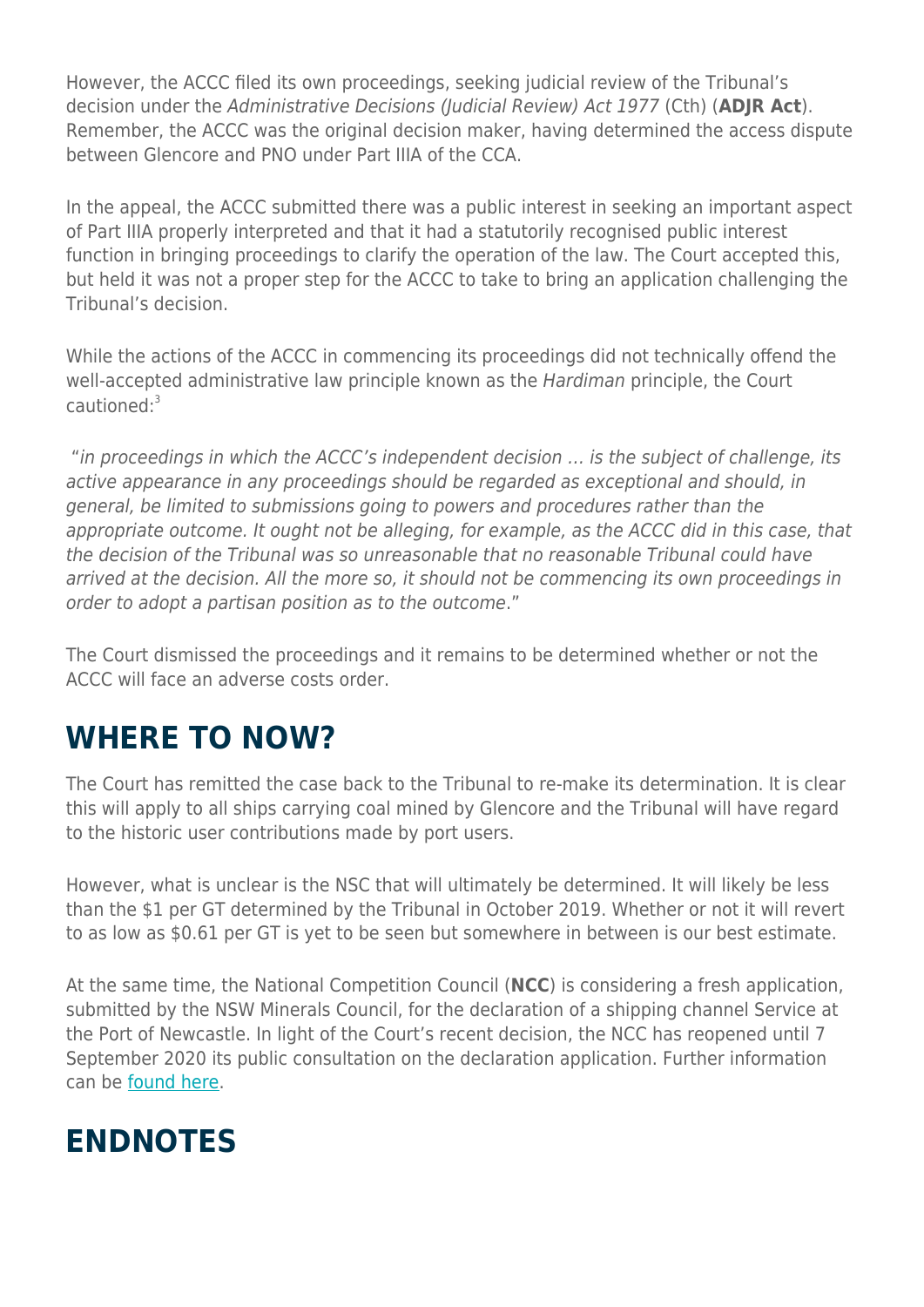- 1. Glencore Coal Assets Australia Pty Ltd v Australian Competition Tribunal [2020] FCAFC 145 (24 August 2020).
- 2. Ibid at [158].
- 3. Ibid at [311].